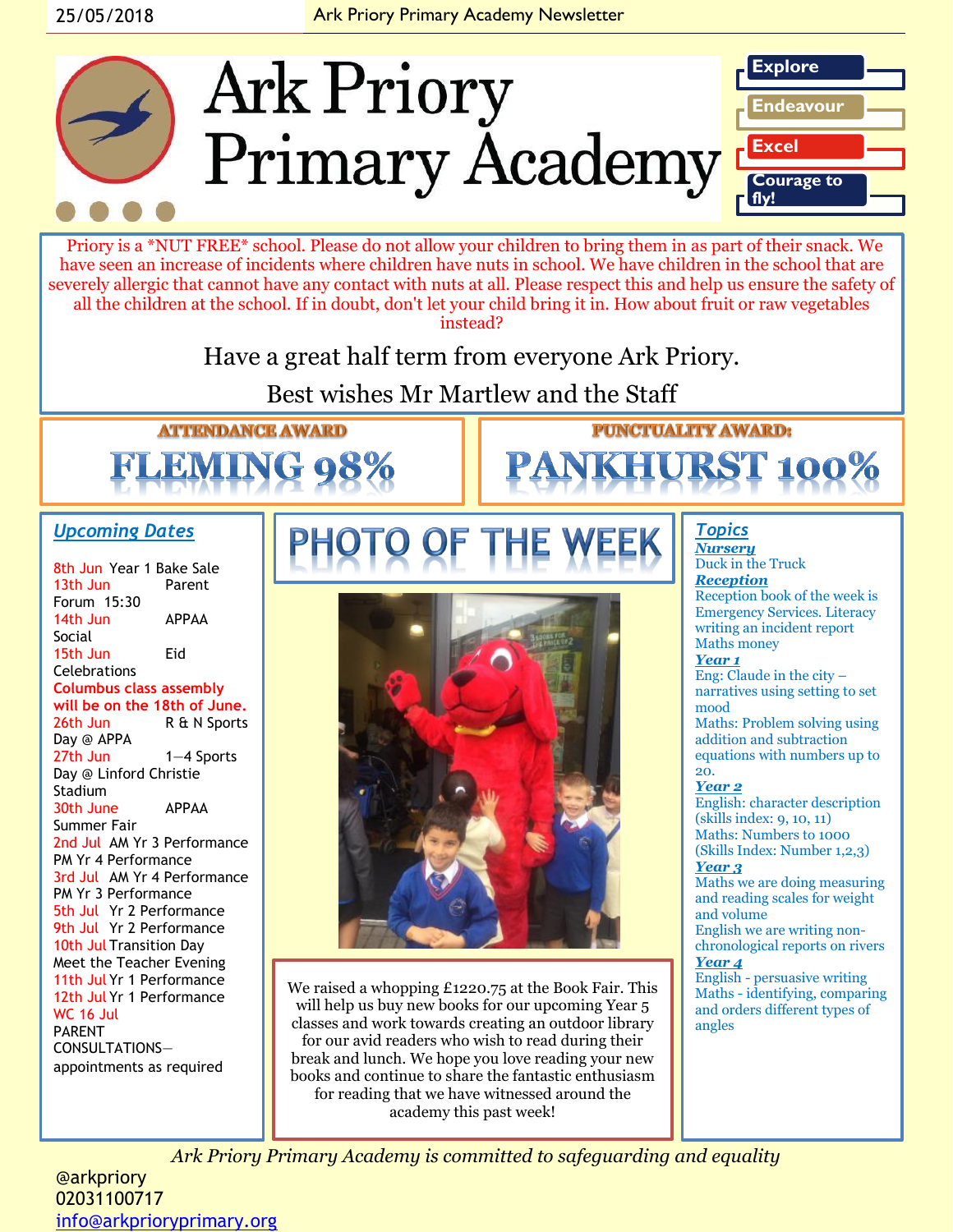### **Celebration Achievement**

Parents of Children named below are welcome to attend awards assembly These children will receive their certificate on: 18th June 2018 Yrs. 2, 3 & 4 08:50 Yrs. R & 1 09:45

|   | <b>COURAGE</b> | <b>EXPLORE</b> | <b>ENDEAVOUR</b> | <b>EXCEL</b>    |
|---|----------------|----------------|------------------|-----------------|
| A | Atarah         | MOIIV          | Aahmouc          | Sofia F         |
|   | Karim          | Mimi           | Jan              | <b>Kateleen</b> |
|   | vlan           | Mervem         | live             | Zakir           |
|   | Ruby           | Naima          | Alex             | Sebastian       |
|   | Philippa       | Juno           | <b>Dexter</b>    | Gracie          |

| Kenzy   |
|---------|
| Noa     |
| Ilyas   |
| Leonard |
| Philip  |



*Ark Priory Primary Academy is committed to safeguarding and equality*  @arkpriory 02031100717 [info@arkprioryprimary.org](mailto:info@arkprioryprimary.org)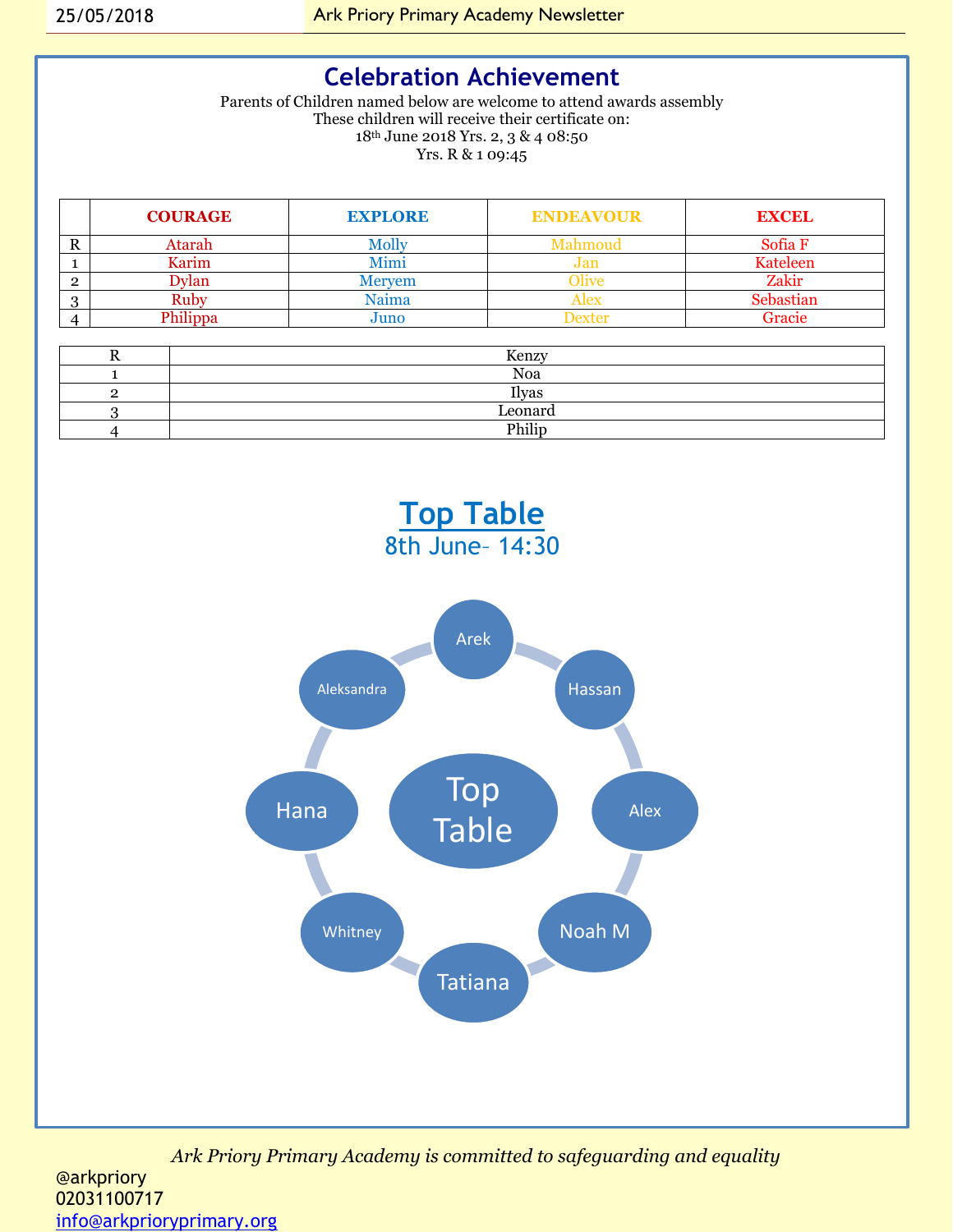# **Notices**

#### **Nursery Reception**

#### **Lots of reception parents have reported that their children have head lice! Please check and treat their children over the half term Year 1**

- All year 1 P.E is on TUESDAY and THURSDAYS! Please come dressed in P.E kit on these days.
- Year 1 would love any parent volunteers to read with children in the afternoons. If you are interested please email a.canavan@arkprioryprimary.org to set up times and preferable days. Thank you!

#### **Year 2**

#### **Year 3**

- Brunel Swimming is on Tuesday and PE is on Thursday
- Archimedes PE is on Tuesday and Swimming is on Thursday
- Please can you ensure that your child has a swimming hat for their swimming lessons

#### **Year 4**

- Fleming need to wear PE uniforms every Tuesday and Wednesday for summer term
- An increasing number of children are bringing toys and special objects to school. Please remind your children to leave these items at home to prevent objects being lost or damaged.

#### **Dates to remember for the STEM fair**

15th June- Sign up to get a place/table in the hall 21st June– Bring your Project to School. 22nd June – FAIR Day! Handy websites for the STEM fair [http://www.all-science-fair-projects.com](http://www.all-science-fair-projects.com/) <https://www.opencolleges.edu.au/informed/teacher-resources/science-fair-projects/#gettingstarted> <https://www.sciencebuddies.org/science-fair-projects/project-ideas>

## SUMMER UNIFORM IS NOW COMPULSORY SUMMER DRESSES AND LOGO POLOS PLEASE – NO TIES BUT BLAZERS ARE NEEDED IN SCHOOL

Tickets for the Ark Music Festival on the 23rd of June will be available from the office/Miss Carroll. Tickets are free and are limited to a max of 2 per family and they will be given on a first come first serve basis. Because of the limited number of tickets available for the event, ticket can only be given to families of children who are performing at the event.